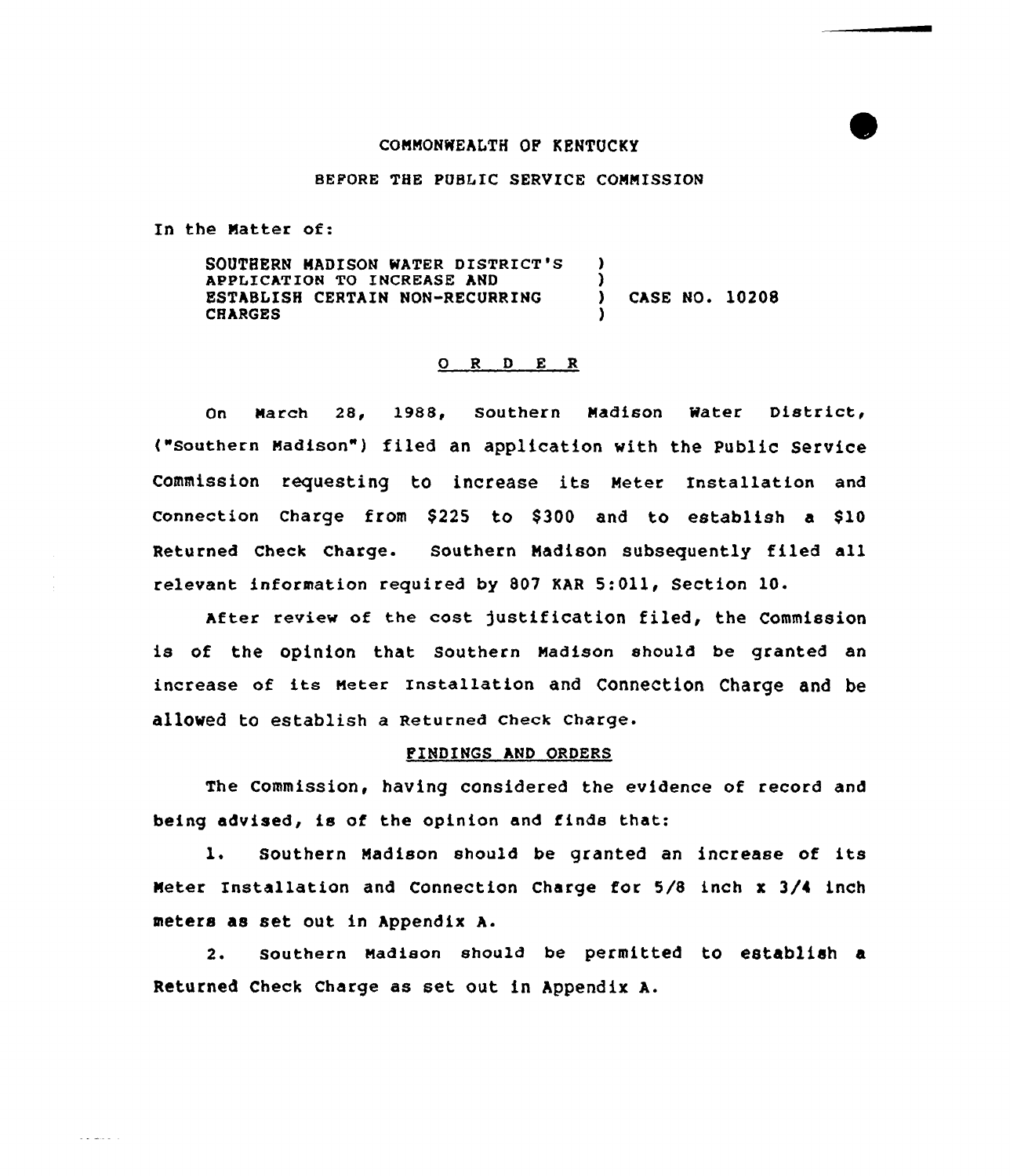3. Southern Madison shall file within <sup>30</sup> days from the date of this Order its revised tariff sheets setting out the charges approved herein.

Done at Frankfort, kentucky, this 17th day of June, 1988.

PUBLIC SERVICE COMMISSION

Culail D. Hemanife

Chairman

rman<br>M*Wellians* 

ATTEST:

**Executive Director**